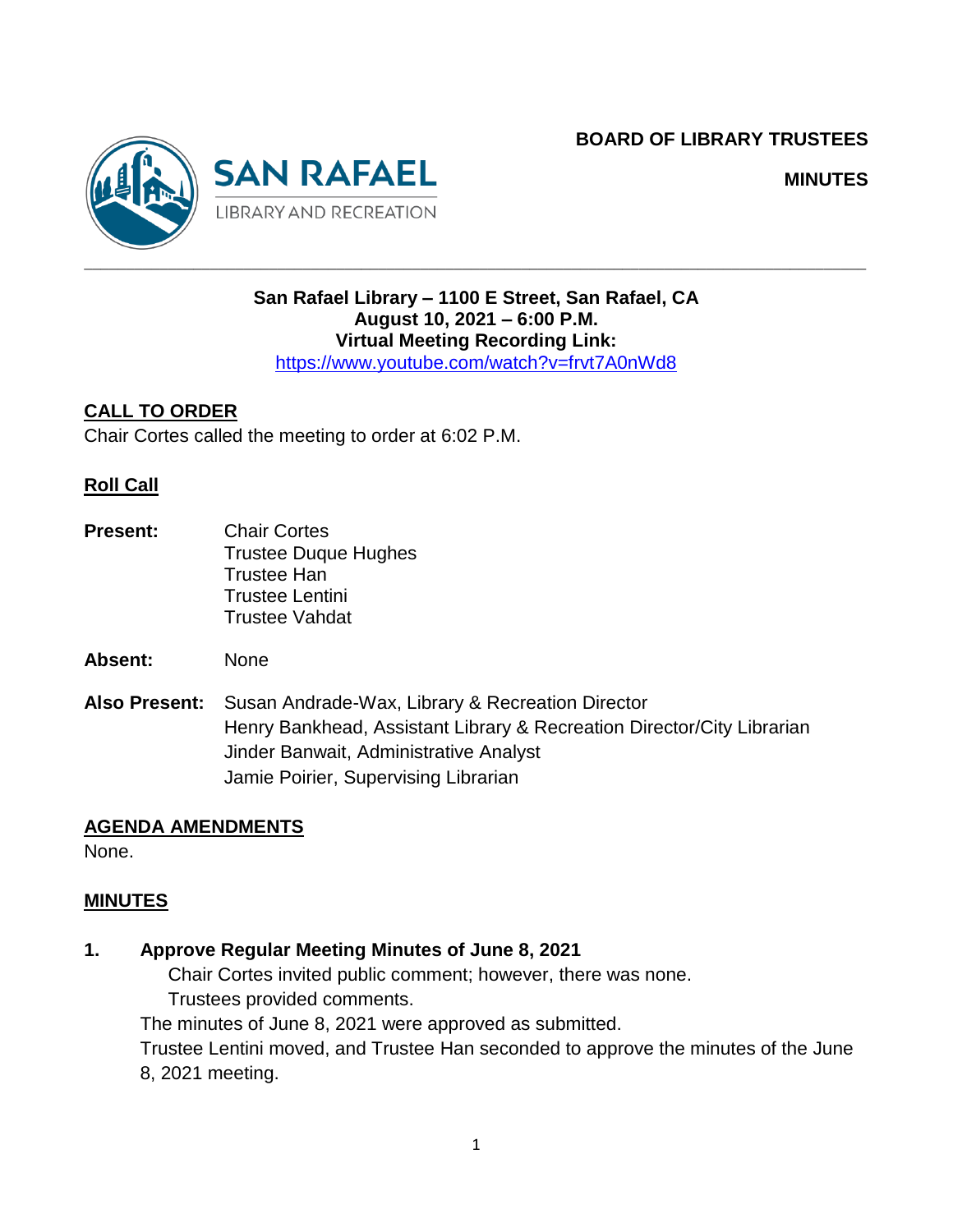Ayes: Trustees: Duque Hughes, Han, Lentini, Vahdat, & Cortes Noes: Trustees: None Absent: Trustees: None Abstain: Trustees: None

*Minutes approved as submitted.*

### **MEETING OPEN TO THE PUBLIC**

# **2. Introductions/Awards/Recognitions/Presentations** Introduction of new Board of Trustee member Alex Vahdat Chair Cortes invited public comment; however, there was none.

Trustees provided comments.

Presentation - San Rafael Library's New Staff Presentation by Jamie Poirier, Supervising Librarian, Staff responded to questions from the Trustees. Chair Cortes invited public comment; however, there was none.

Trustees provided comments.

**3. Public Comment from the audience regarding items not listed on the agenda** None.

#### **MATTERS BEFORE THE BOARD**

#### **4. Selection of Library Board of Trustees Vice Chair**

Chair Cortes invited public comment; however, there was none.

Trustees provided comments.

Trustee Duque Hughes was selected as the Vice Chair.

Trustee Han moved, and Trustee Lentini seconded to approve the selection of Trustee Duque Hughes as the Vice Chair.

| Ayes:    | Trustees: Duque Hughes, Han, Lentini, Vahdat, & Cortes |
|----------|--------------------------------------------------------|
| Noes:    | <b>Trustees: None</b>                                  |
| Absent:  | <b>Trustees: None</b>                                  |
| Abstain: | Trustees: None                                         |

*Trustee Duque Hughes selected as the Vice Chair.*

## **5. Selection of One (1) Trustee to Serve on the Parks and Recreation Master Plan Steering Committee and One (1) Trustee to Serve as the Alternate**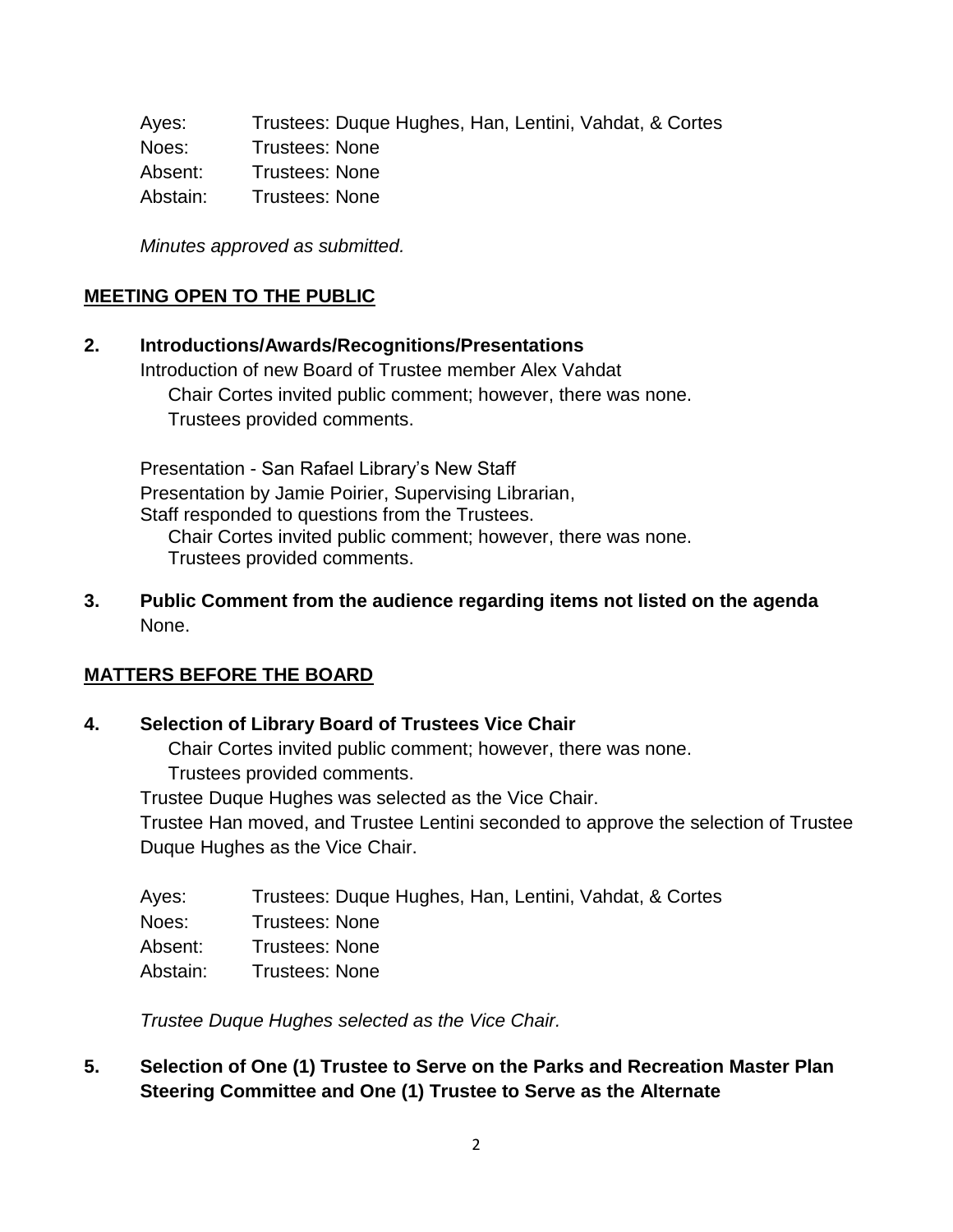Chair Cortes invited public comment; however, there was none.

Trustees provided comments.

Trustee Lentini was selected as the primary representative to serve on the Parks and Recreation Master Plan Steering Committee and Trustee Vahdat was selected as the alternate representative to serve on the Parks and Recreation Master Plan Steering Committee.

Trustee Duque Hughes moved, and Chair Cortes seconded to approve the selection of Trustee Lentini as the primary and Trustee Vahdat as the alternate.

| Ayes:    | Trustees: Duque Hughes, Han, Lentini, Vahdat, & Cortes |
|----------|--------------------------------------------------------|
| Noes:    | Trustees: None                                         |
| Absent:  | <b>Trustees: None</b>                                  |
| Abstain: | <b>Trustees: None</b>                                  |

*Trustee Lentini selected as the primary and Trustee Vahdat selected as the alternate to serve on the Parks and Recreation Master Plan Steering Committee.*

# **BOARD REPORTS AND COMMENTS**

**6. Other brief reports on any meetings, conferences, and/or seminars attended by Board members.**

# None.

# **STAFF REPORTS AND COMMENTS**

**7. Other brief program updates or reports on any meetings, conferences, and/or seminars attended by staff**

Presentation by Henry Bankhead, Assistant Library and Recreation Director/City Librarian and Susan Andrade-Wax, Library & Recreation Director Staff responded to questions from the Trustees. Trustees provided comments.

- A. Measure D Parcel Tax Committee
- B. Friends of the San Rafael Public Library
- C. San Rafael Public Library Foundation
- D. MARINet Board
- E. NorthNet Board
- F. New Library Building Update
- G. City Librarian Update

#### **NEXT MEETING: September 14, 2021**